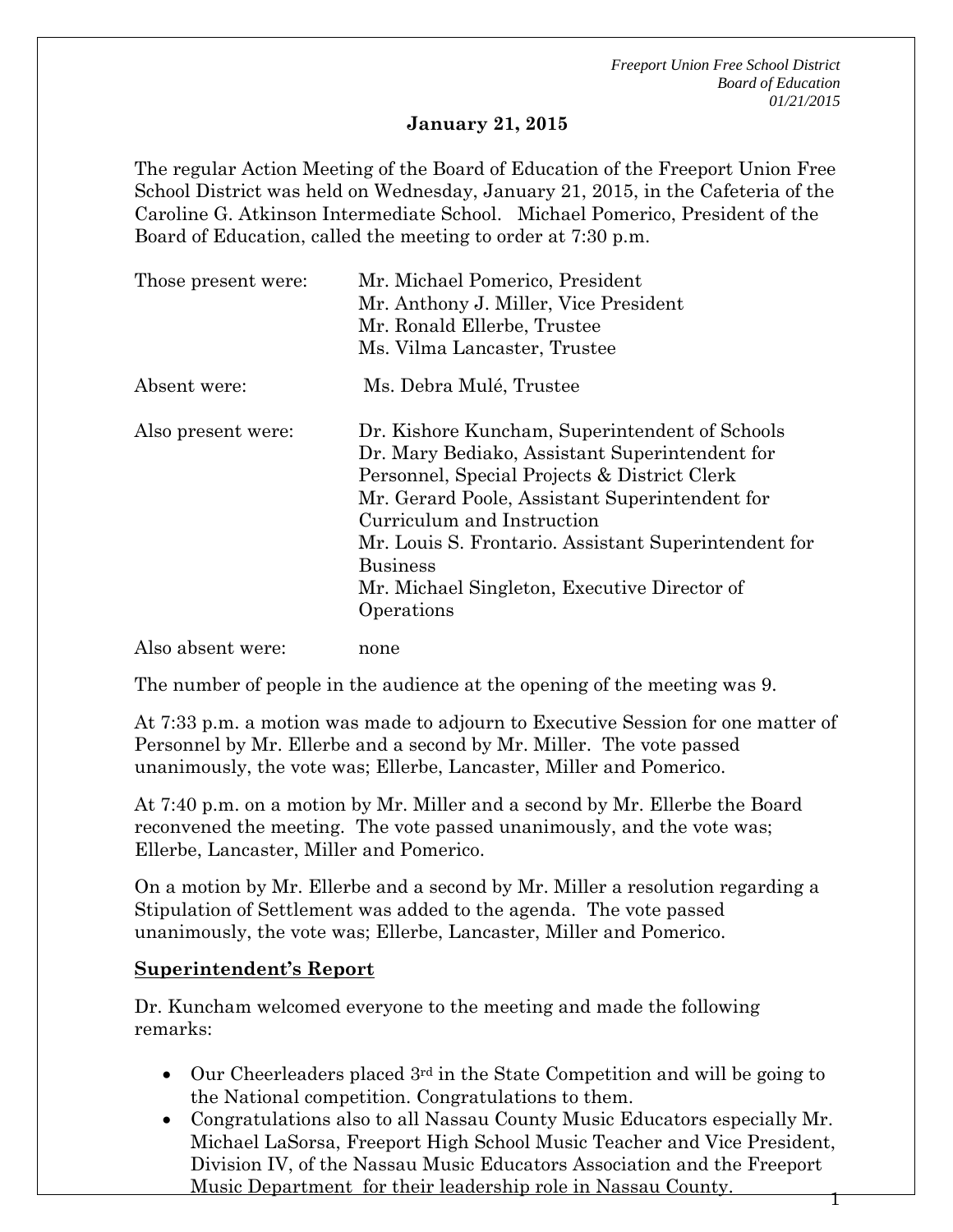Dr. Kuncham indicated he was the Keynote speaker at this event which allowed him to address more than 2,000 family members in Nassau County.

- The Freeport High School Robotics Team has won the VCAT Robotics Tournament at Vaughn College on January 18, 2015, and was invited to both the State and National Championships. The State Championship will be held on March 7, 2015 at East Rockaway High School and the National Tournament is in April in Iowa. On February 7, 2015 the High School will be hosting the Vex Robotics Competition which will include 19 schools and organizations from Long Island. Congratulations to our students and team advisor, Mr. Kevin Harrison.
- Freeport High School hosted this year's DECA Competition for Nassau County. As usual our students did very well. Congratulations!
- Congratulations to Anita Stevenson (Teacher at Leo F. Giblyn School). She was nominated by her co-workers as Employee of the Month at Giblyn. The theme was "Promotes Creativity and Exploration in the Learning Process through STEM Education".

Dr. Kuncham talked about the various presentations at Board meetings since September, i.e.;

- o Overview of the Strategic Plan for 2010-2015
- o High School Assessment Data and Changes in Graduation Requirements
- o Programs, Services and Update on Regulations for English Language Learners
- o Programs, Services and Update on Regulations for Special Education Students.

Tonight we are going to present Grant Funded Programs. He noted how critical and valuable grants are for the District in providing before-school and afterschool enrichment programs to the students of Freeport. The District has aggressively pursued grants and currently they total to approximately 11 million. He then introduced Mr. Gerard Poole, Assistant Superintendent for Curriculum and Instruction to provide the specifics of the grants. Mr. Poole gave a power point presentation on Grant Funded Programs.

# **Questions from the Public**

The public was given the opportunity to address the Board of Education. Each speaker was allowed to address the Board for four minutes on the Agenda only. The Board and administration addressed the comments from the public.

## **Items for Action**

On a motion by Mr. Ellerbe and a second by Mr. Miller the following items were approved on a Consent Agenda. The vote was unanimous, Ellerbe, Lancaster, Miller and Pomerico.

## **Acceptance of the Minutes**

**BE IT RESOLVED** that the Board of Education of the Freeport Union Free School District hereby accepts the minutes of the following meetings as written: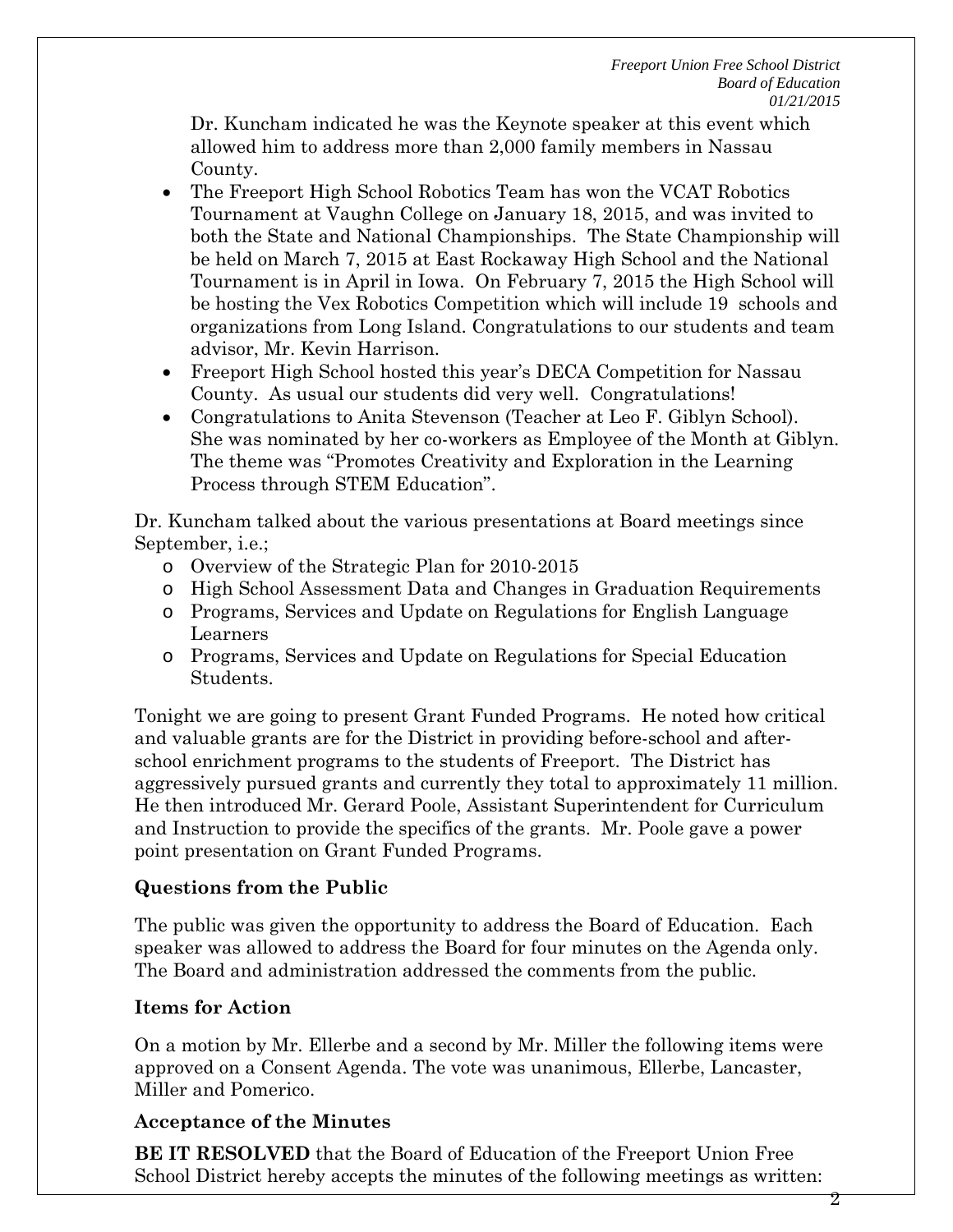December 17, 2014; January 7, 2014

#### **Leave of Absence**

**BE IT RESOLVED**, that the Board of Education of the Freeport Union Free School District hereby grants a request for leave of absence as listed below:

**Ana Bernal,** Cleaner, effective December 2, 2014 through June 30, 2015, unpaid LOA for illness under FMLA.

**Michele Mars,** Senior Clerk Typist, effective January 6, 2015 through June 30, 2015, unpaid LOA for health reasons.

**Christina Schwarz**, Elementary Teacher, effective February 2, 2015 through June 30, 2015, unpaid LOA for childcare.

**Carla Sasso,** Elementary Teacher, effective January 4, 2015 through June 30, 2015, unpaid LOA for health reasons.

**Gina Rocker,** Elementary Teacher, effective January 4, 2015 through February 1, 2015, unpaid LOA for health reasons.

**Maria Garcia,** Cleaner, effective January 4, 2015 through February 1, 2015, unpaid LOA for health reasons.

**Carol Nelson**, part-time Teaching Assistant, effective January 4, 2015 through January 11, 2015, unpaid LOA for illness under FMLA.

**Sharon Ferriso**, Special Education Teacher, effective March 2, 2015 through March 8, 2015, unpaid LOA for FMLA and childcare.

### **Resignation of Staff**

**BE IT RESOLVED**, that the Board of Education of the Freeport Union Free School District hereby accepts the letter(s) of resignation from the following staff member(s) as listed below:

**Katherine Quelix,** full-time Teaching Assistant, effective December 19, 2014, for personal reasons.

### **Appointment of Instructional Staff - Temporary**

**BE IT RESOLVED**, that the Board of Education of the Freeport Union Free School District, upon the recommendation of the Superintendent, hereby appoints the individuals listed in the following Appointment of Staff Report - Temporary, in accordance with the rules of the Board of Regents. These individuals shall possess appropriate certification allowing them to serve as teachers in the public schools of New York.

**Thomas Braunstein,** Permanent Substitute, a temporary appointment effective January 23, 2015 through June 26, 2015, compensation will be at the Substitute Pay Rate of \$125 per day. Assignment: Dodd.

### **Appointment of Staff-Non-Instructional**

**BE IT RESOLVED**, that the Board of Education of the Freeport Union Free School District hereby appoints the individuals as listed, in accordance with Civil Service Rules and Regulations.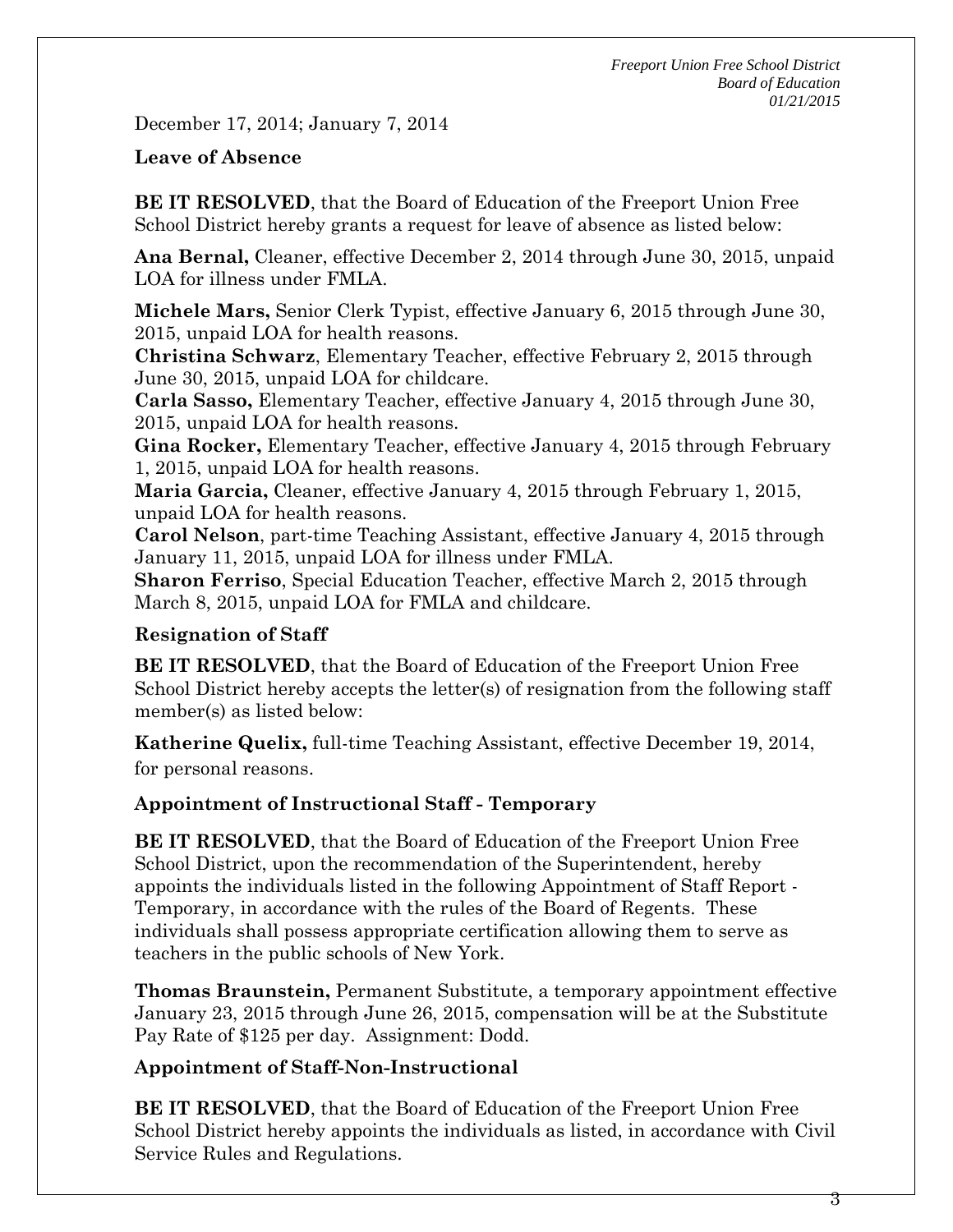4

**Mukesh Nanhoo**, Cleaner (10 month), (Henry Abma, resigned)), a probationary appointment effective January 14, 2015 for a period of 26 weeks upon Civil Service approval. Compensation for this position shall be according to the Custodial Salary Schedule at \$19,734, assignment: New Visions.

## **Appointment of Extra Curricular Staff**

**BE IT RESOLVED,** that the Board of Education of the Freeport Union Free School District, upon the recommendation of the Superintendent, hereby appoints the following individuals as Supervisors for 2014-2015 School Year:

#### **21ST CENTURY COMMUNITY LEARNING CENTERS AFTER SCHOOL ACADEMIES**

| ---<br>isions<br>New                         |                            |                                                                       |  |  |
|----------------------------------------------|----------------------------|-----------------------------------------------------------------------|--|--|
| mv<br>Asher<br>$\overline{1}$ $\overline{1}$ | 050C<br>еD<br><u>ت ہے۔</u> | m<br>$1n\sigma$<br>'each<br>ำท'<br>sistant<br>$ 4$ CHIIII<br><b>.</b> |  |  |

### **CSE/CPSE Minutes**

**BE IT RESOLVED,** that the Board of Education of the Freeport Union Free School District hereby accepts the minutes of the meetings of the Committee on Special Education and the Committee on Preschool Special Education for the following dates:

November 18, 26, 2014; December 3, 4, 9, 10, 11, 12, 15, 16, 17, 18, 19, 20, 2014; January 6, 7, 8, 9, 12, 2015.

### **Other Items for Action**

On a motion by Mr. Miller and a second by Ms. Lancaster the following item was approved.

### **Retirement of Staff**

**BE IT RESOLVED,** that the Board of Education of the Freeport Union Free School District hereby accepts the letter of resignation for the purpose of retirement from the following staff member as listed:

**Dawn Schlich**, Math Teacher on Special Assignment, effective, close of business March 1, 2015, after serving the children of Freeport for more than 28 years.

**Edward Donohoe**, Principal Clerk, effective, close of business January 30, 2015, after serving the children of Freeport for more than 11 years.

**Patricia Bennett,** Food Service Worker, effective, close of business June 30, 2015, after serving the children of Freeport for more than 30 years.

**Sila Nunez,** Food Service Helper, effective close of business April 20, 2015, after serving the children of Freeport for more than 12 years.

The vote was unanimous, Ellerbe, Lancaster, Miller and Pomerico.

On a motion by Ms. Lancaster and a second by Mr. Miller the following item was approved: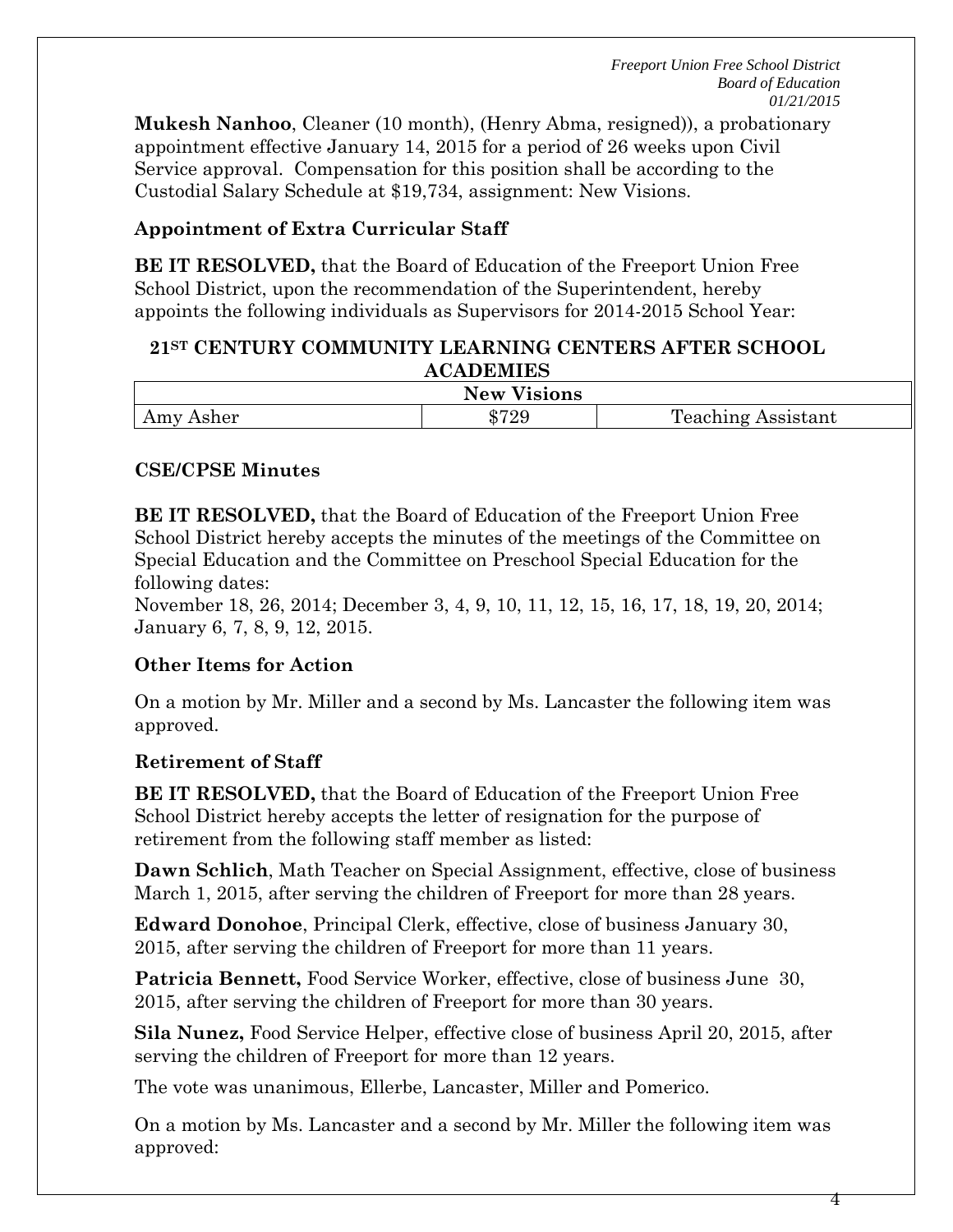**BE IT RESOLVED**, that the Board of Education of the Freeport Union Free School District, having received and reviewed a Settlement Agreement and General Release concerning a member of the instructional staff, hereby authorizes the Superintendent of Schools and the President of the Board of Education to execute a Settlement Agreement and General Release on behalf of the Board.

The vote was unanimous, Ellerbe, Lancaster, Miller and Pomerico.

On a motion by Mr. Ellerbe and a second by Mr. Miller the following item was approved:

### **Establishment of the Annual Meeting, the Budget Hearing and the Annual Budget Vote and Trustee Election**

#### **RESOLVED THAT THE BOARD OF EDUCATION HEREBY ESTABLISHES THE ANNUAL MEETING, THE BUDGET HEARING AND THE ANNUAL BUDGET VOTE AND TRUSTEE ELECTION AS PRESCRIBED IN THE FOLLOWING RESOLUTION**.

**WHEREAS** Section, 2022-a, requires that in a union free school district in a county with a population of one million or more, holding the election of board of education or board of trustees members, the vote upon the appropriation of the necessary funds to meet the estimated expenditures, or on propositions involving the expenditure of money, or authorizing the levy of taxes, provides that such election shall be held on the third Tuesday in May, (May 19, 2015).

**BE IT RESOLVED,** that the Board of Education of the Freeport Union Free School District shall hold a budget hearing on May 6, 2015 at 7:30 PM.

**AND BE IT FURTHER RESOLVED,** that the Clerk of the Board shall, and is hereby directed to, have notices of the Annual Budget Vote and Election to be held on May 19, 2015, published in the Official Papers of the District. These papers shall be *The Freeport Baldwin Leader* and *The Tribune*, two newspapers having general circulation within the District. Said publications shall be at least four times and on the dates as listed for each newspaper. *The Freeport Baldwin Leader* shall be April 2, April 9, April 23, and May 1, 2015, or an alternate date within the required notification period. *The Tribune* shall be April 2, April 9, April 23, and May 1, 2015, or an alternate date within the required notification period, and the Clerk of the Board of Education shall have notices of the May 6, 2015 Budget Hearing published in the Official Papers of the District. Said publications shall be at least four times and on the dates as listed for each newspaper. For the *Freeport Baldwin Leader* it shall be on the dates as listed for the notice of the annual budget vote and election or an alternate date within the required notification period. For *The Tribune* it shall be on the dates as listed for the notice of the annual budget vote and election or an alternate date within the required notification period.

**FURTHER RESOLVED,** that the Board of Registration shall be open in accordance with the Laws of the State of New York every school day in the Administration Building, 235 North Ocean Avenue, between the hours of 8:30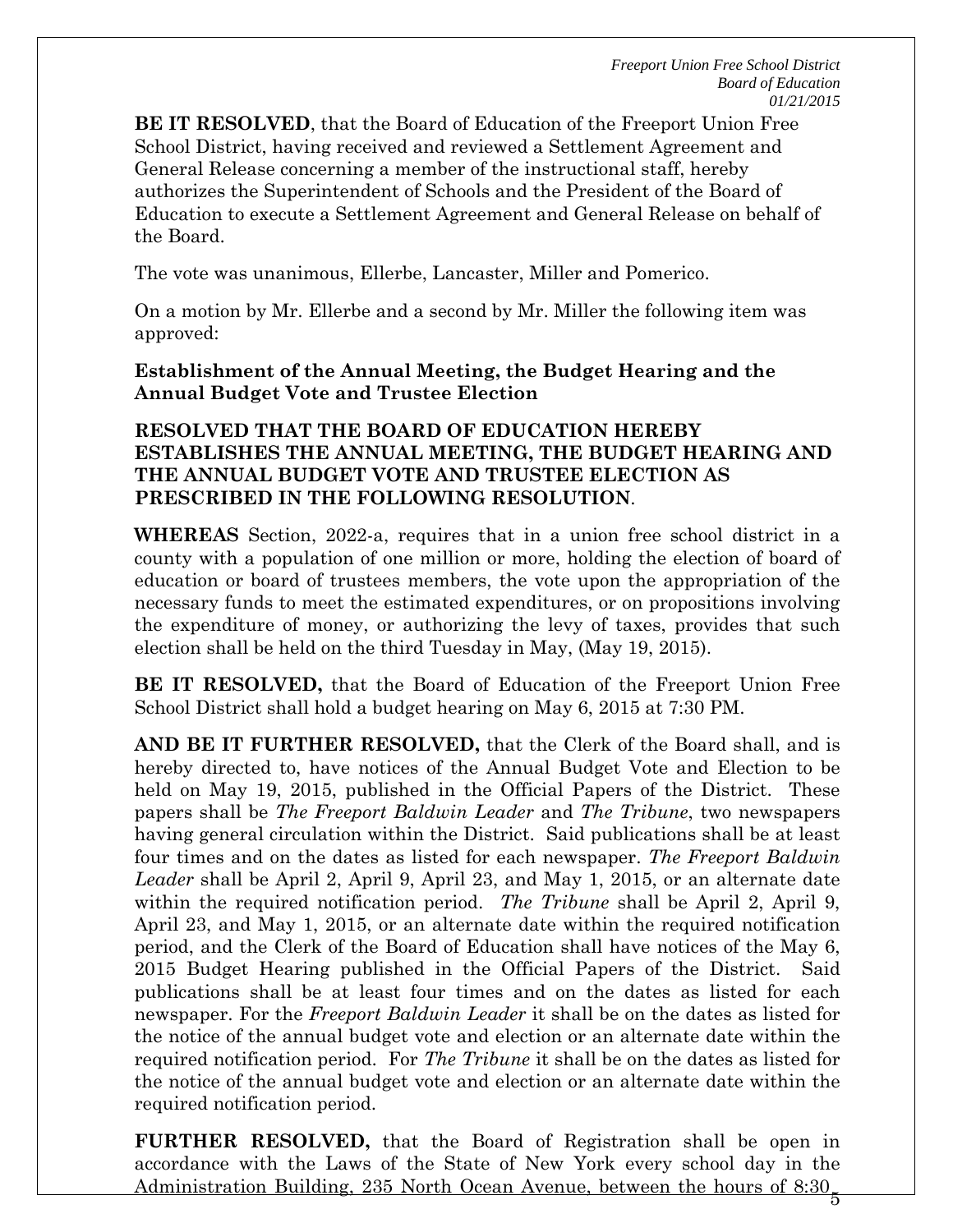o'clock a.m. and 3:30 o'clock p.m. (local time) until May 12, 2015, for the Annual Budget Vote and Election to be held on May 19, 2015. In addition the Board of Registration will be open May 5, 2015 and May 7, 2015 from 6:00 o'clock p.m. until 9:00 o'clock p.m. for residents to register to vote for the Annual Budget and Trustee election to be held on May 19, 2015.

**AND FURTHER RESOLVED,** that the Board of Education determines that voting machines are to be used for the purpose of recording the vote at said meeting of the District to be held on May 19, 2015, between the hours of 6 o'clock a.m. and 9 o'clock p.m. (local time), pursuant to the provisions of the Education Law, and the Clerk of the District is hereby directed to procure such machines as may be necessary for use at said meeting.

**BE IT RESOLVED,** that nominations for the Office of School Trustee shall be filed with the School District Clerk, Administration Building, on or before 5 o'clock p.m. (local time) April 20, 2015, and shall contain at least twenty-nine (29) signatures of qualified voters.

**FURTHER RESOLVED,** that a lottery shall take place on April 20, 2015, at 5 o'clock p.m. for the purpose of determining candidate placement on the ballot.

**BE IT RESOLVED,** that all questions and propositions for the conduct of the meetings and elections, other than those for the Office of School Trustee, which the qualified voters of the District desire to be placed on the voting machines, shall be filed with the School District Clerk, Administration Building, on or before 5 o'clock p.m. (local time), April 20, 2015 upon the presentation of a petition signed by at least seventy-two (72) qualified voters of the School District. The Board of Education reserves the right to edit or amend any proposition without changing the intent thereof.

**BE IT FURTHER RESOLVED,** that petitions for propositions which are required by law to be included in the notice of the annual meeting must be submitted no later than 5:00 p.m. on or before March 20, 2015 upon the presentation of a petition signed by at least seventy-two (72) qualified voters of the School District. The Board of Education reserves the right to edit or amend any proposition without changing the intent thereof.

**BE IT RESOLVED,** that absentee ballots will be provided for the election of Board members and Budget Vote, in accordance with Education Law of the State of New York, §2018-a.

**BE IT FURTHER RESOLVED,** that a Real Property Tax Exemption Report prepared in accordance with Section 495 of the Real Property Tax Law will be annexed to any tentative/preliminary budget as well as the final adopted budget of which it will form a part; and shall be posted on District bulletin board(s) maintained for public notices, as well as on the District's website.

The vote was unanimous, Ellerbe, Lancaster, Miller and Pomerico.

On a motion by Mr. Miller and a second by Ms. Lancaster the following item was approved: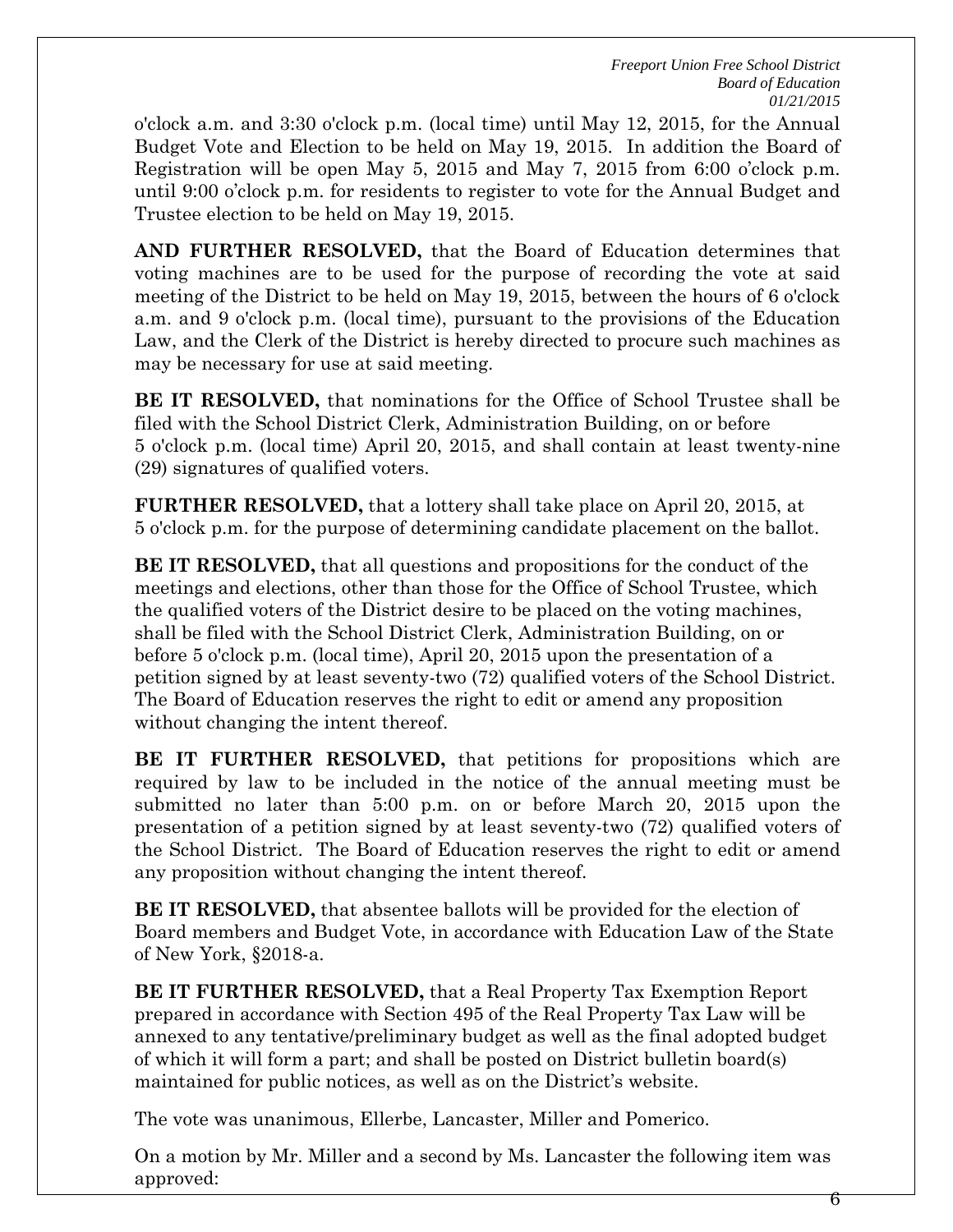7

## **Approval of Consultant(s)**

**BE IT RESOLVED,** that the Board of Education of the Freeport Union Free School District hereby approves the agreements between the following consultant(s) and the Freeport Union Free School District, as per the following for; and

| BE IT FURTHER RESOLVED, that the Board of Education authorizes the         |  |
|----------------------------------------------------------------------------|--|
| Superintendent (or his designee) to execute said agreements on its behalf. |  |

| Consultant  | School     | <b>Services Provided</b>         | Total    | Funding        |
|-------------|------------|----------------------------------|----------|----------------|
|             |            |                                  | $\cos t$ | <b>Source</b>  |
| Innovative  | Dodd,      | Four days of professional        | 6,700    | General Fund   |
| Designs for | <b>FHS</b> | development workshops to learn   |          |                |
| Education   |            | and practice multiple student-   |          |                |
|             |            | led discussion protocols in a    |          |                |
|             |            | model differentiated workshop    |          |                |
|             |            | environment.                     |          |                |
| Challenge   | <b>FHS</b> | Two Day program provided for     | 9,800    | $21st$ Century |
| Day         |            | FHS students, staff and parents. |          | Grant          |
|             |            | Challenge Day guides             |          |                |
|             |            | participants through a carefully |          |                |
|             |            | designed exploration of the way  |          |                |
|             |            | people separate from each other  |          |                |
|             |            | and models tools for creating    |          |                |
|             |            | connection and building          |          |                |
|             |            | community.                       |          |                |

The vote was unanimous, Ellerbe, Lancaster, Miller and Pomerico.

On a motion by Ms. Lancaster and a second by Mr. Miller the following item was approved:

## **Approval of Student Travel to Providence, RI**

**BE IT RESOLVED,** that the Board of Education of the Freeport Union Free School District hereby authorizes the Freeport High School to conduct a field trip to Providence, RI for two members of the Select Chorale who have been invited to the National Association for Music Education All Eastern Conference and Concert based upon perfect NYSSMA scores, outstanding character, and school citizenship.

**BE IT FURTHER RESOLVED**, that said authorization is subject to availability of chaperones and to Freeport High School's compliance with all insurance, health, safety and financial guidelines as indicated in the Administration Procedures.

The vote was unanimous, Ellerbe, Lancaster, Miller and Pomerico.

On a motion by Mr. Ellerbe and a second by Mr. Miller the following item was approved: